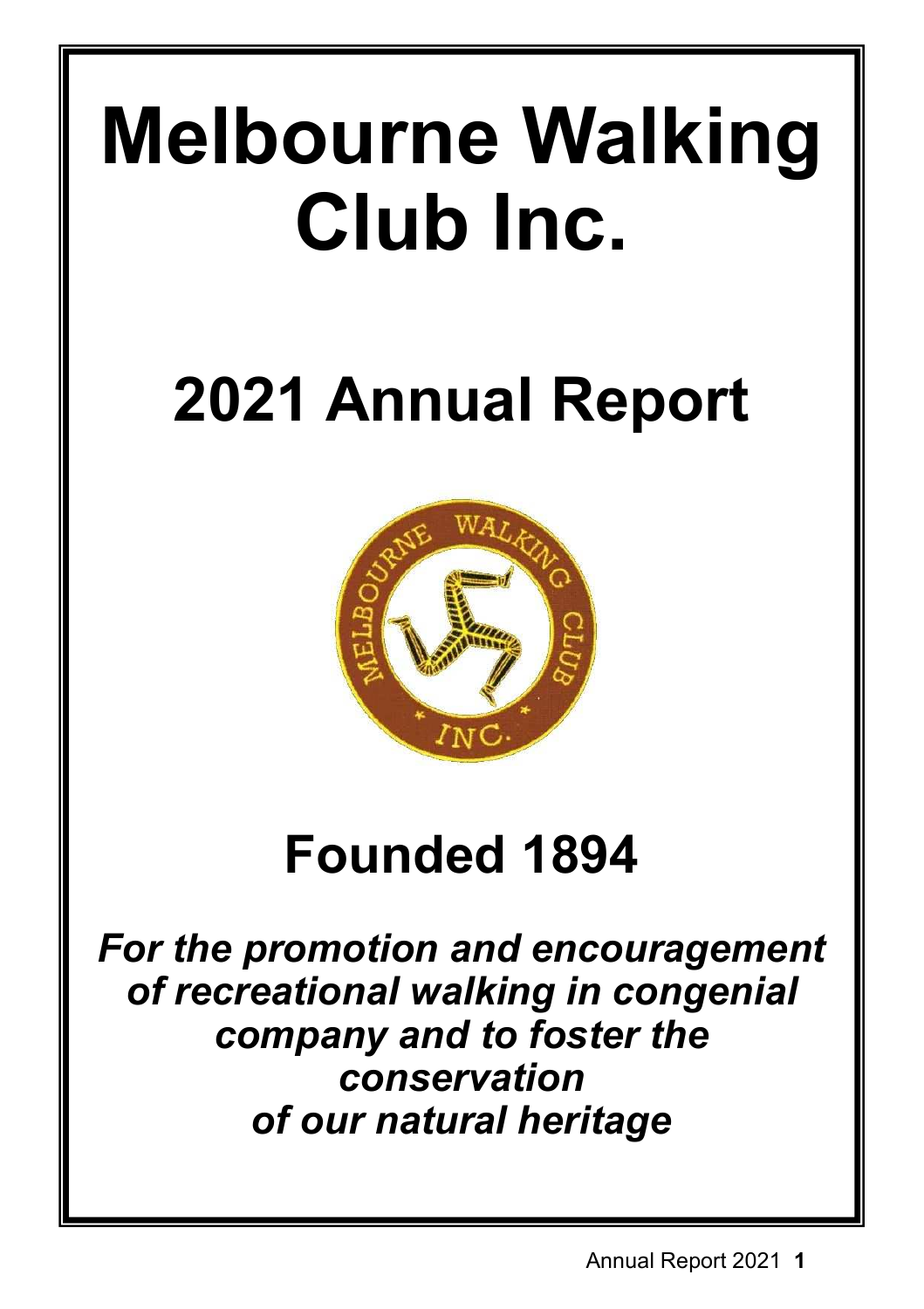## **President's Report - 2020 / 2021**

As we all know the last year has been challenging and difficult for everyone because of the ongoing Covid 19 pandemic. The lockdowns and restrictions have meant that many Club walks were either postponed or cancelled during the year. This included both weekday and Sunday walks. The ski season at Mt Buller was also severely disrupted and most winter bookings at the lodge were unfortunately cancelled. This follows on from a similarly disrupted ski season in the previous year. Visits to the Walter Briggs Hut at Mt Donna Buang were also limited by the restrictions. We all look forward to the return of our normal walks program and activities as the restrictions gradually ease.

Despite all of the above the good news is that there were still many occasions during the year when members were able to walk together and to enjoy each other's company. Apart from the regular walks some of the highlights have included a Club trip to the Mt Buller lodge in March, a record attendance at the Open Day at the Walter Briggs Hut in April, the very successful combined walk with the Melbourne Women's Walking Club in May, the Skier's Walk in May and the completion of the initial series of one day walks along the Goldfields Track in Central Victoria between March and June.

I also note the participation of a small group of members in a Remote Area First Aid course in March which was made possible by a successful grant application to the Victorian government. Another development during the year has been the implementation of a new online booking system for the ski lodge thanks to the efforts of the Mt Buller Lodge Subcommittee.

The other good news is that the overall membership of the Club has remained fairly constant at about 270 and pleasingly the number of women members continues to increase. We now have about 40 female members of the Club with two currently on the Executive Committee.

The major achievement during the past year has been the successful completion of the strategic review of the Club's operations and activities and the implementation of its recommendations by the Executive Committee. A new subcommittee was set up for the purpose of conducting the review. The aim was to consider ways to reform the Club by increasing member participation in Club activities and also to attract new members to join the Club.

Members will be aware that a questionnaire was sent to all members last year and the feedback was carefully considered and analysed. The main recommendation was to change the structure of the administration of the Club by forming two new subcommittees; an Activities Subcommittee and a Marketing Subcommittee. Both of these have now been established and are working to achieve our goals. The Club now has a Facebook page, an updated Circular and a refreshed website thanks to the Marketing Subcommittee.

**2** Annual Report 2021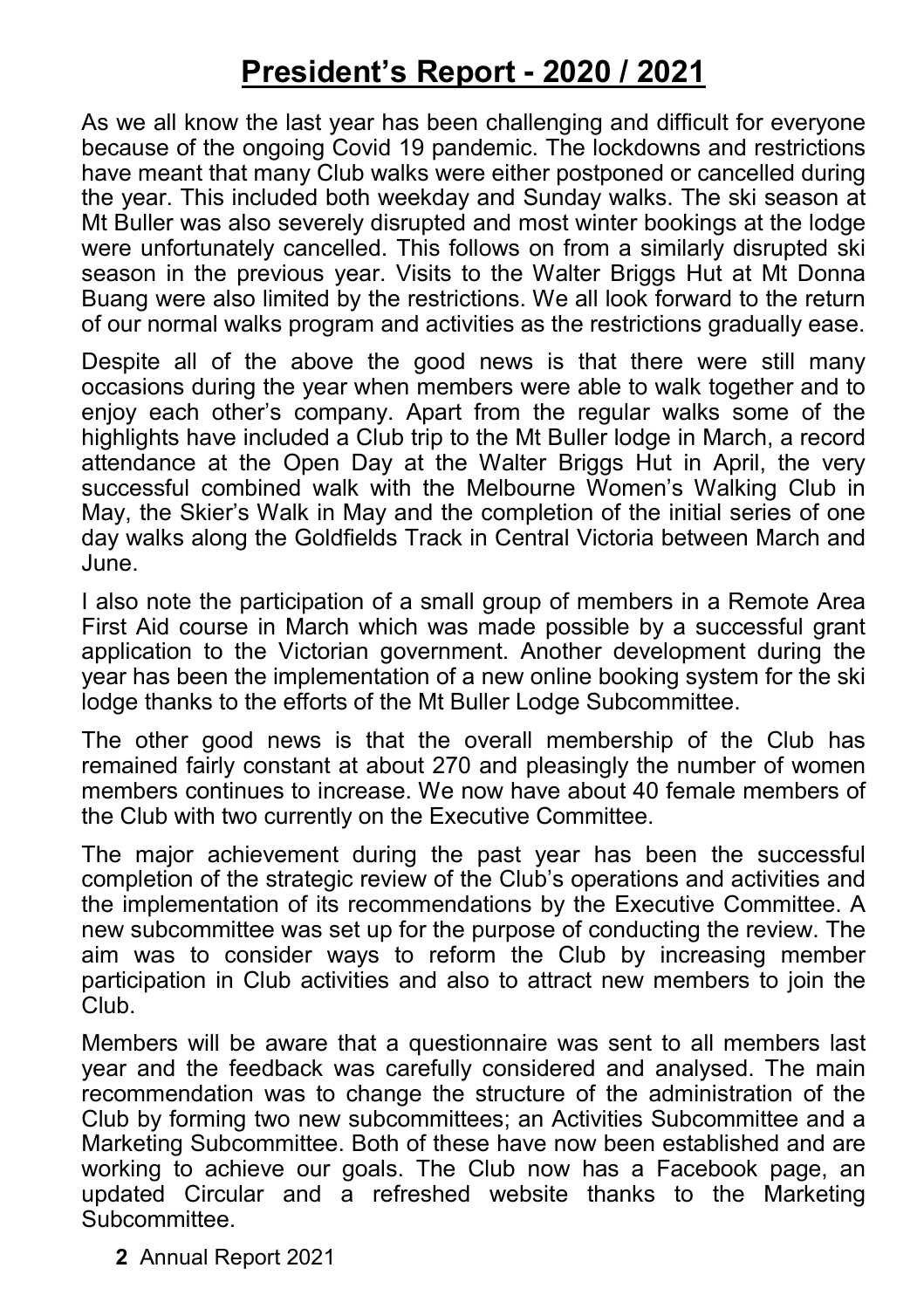One important initiative emerging from the strategic review is a new scheme to encourage more people to stay at the Mt Buller lodge during the summer. Given the winter lockdowns and subsequent loss of revenue it is extremely important that more use is made of the lodge during the summer months. The "exclusive use" initiative for members and their families and friends makes staying at the lodge an even more attractive proposition and I encourage all members to consider the lodge as a summer holiday destination. The lodge is a wonderful asset for the club and it is there to be used and enjoyed by all members throughout the year. Details and booking arrangements for the new initiative appear in the Circular.

Throughout the entire year the Club's Executive Committee has continued to meet every two months with much use made of video conferencing. This has worked well and at every meeting many different issues are discussed covering all aspects of the Club's operations and activities. The members of the Committee also stay in regular email and telephone contact and we always welcome comments and questions from members.

I thank all of the members of the Executive Committee for their contribution to the Club during the year. They consist of Charlie Freedman (Senior Vice President, Circular Editor and Website Administrator), Terry Simpson (Treasurer), Jenny Hosking (Activities Officer), John Rankin (Membership Officer), Michael Corrigan (Secretary), David Jones (Convenor of the Mt Buller Lodge), my wife Kim Rosen (Convenor of the Walter Briggs Hut and the Sunday Walks Co-Ordinator) and Richard Simpson (General Committee Member and Convenor of the Marketing Subcommittee).

I also thank all the other people who have served on sub-committees during the year especially the Mt Buller Lodge Sub-Committee, and the Mt Donna Buang Hut Sub-Committee. I particularly thank the three other members of the Strategic Review Subcommittee, David Watkins, Terry Simpson and Richard Simpson for all the work they did and the assistance which they provided over many months to complete the Strategic Review. Finally, I thank all of the members who have acted as walk leaders during the year on both the metropolitan and country walks and those members who have acted as leaders at the ski lodge. Many other members of the Club have also helped organize walks during the week and their assistance is also most appreciated

> **Trevor Rosen President Melbourne Walking Club**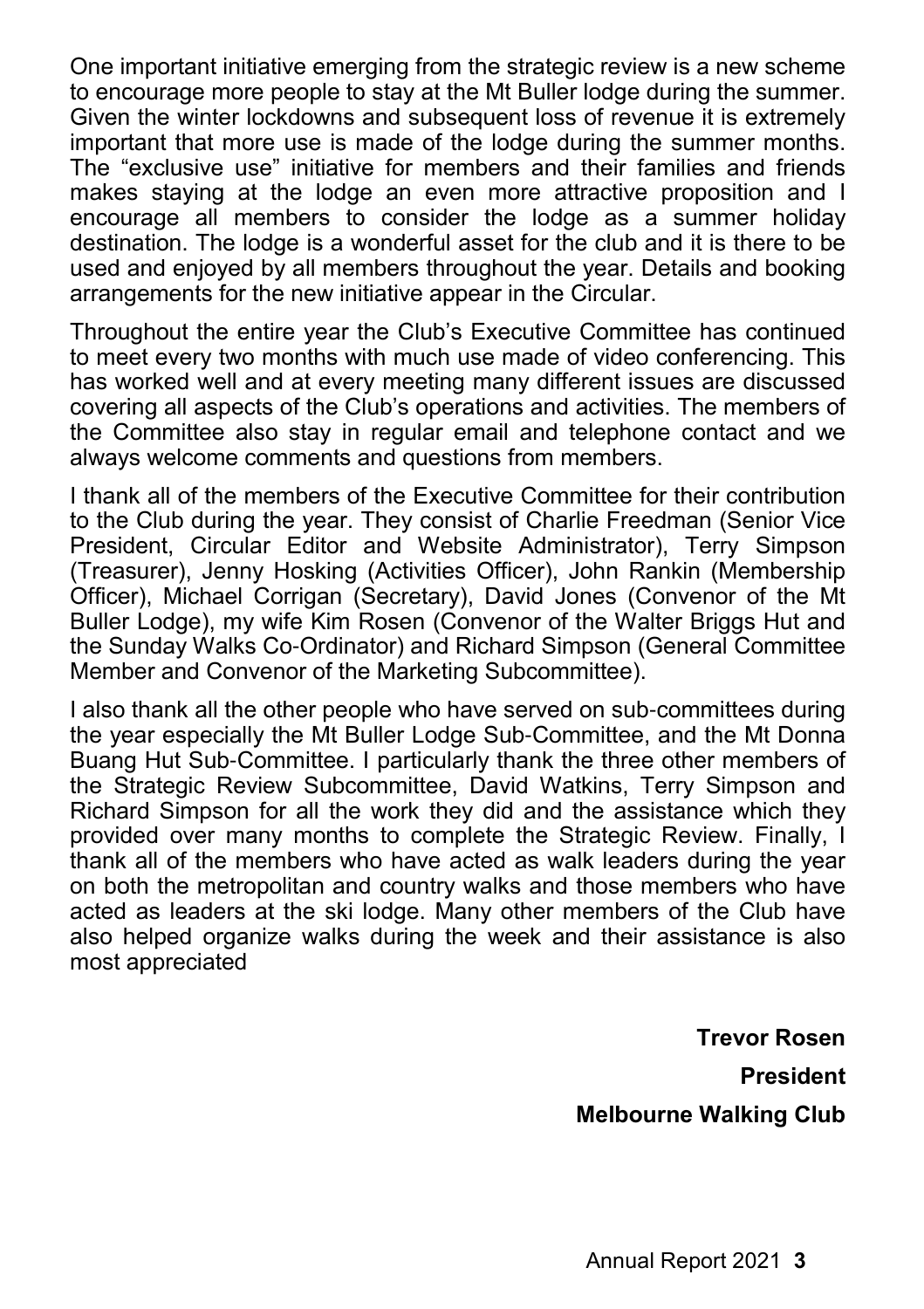Refer to table on **Page 5**.

During the year 68 events were held.

- Number attending at least one event .................. 115
- Number participating in 5 or more events ........... 38
- Number participating in 10 or more events ......... 23
- Number participating in 20 or more events ......... 11

Member participation for the year was 42.3%. The statistics reflect an increase in member participation in the past year of approx. 5%, despite many walks being cancelled or limited participation due to government covid-19 restrictions in July to October 2020, March 2021 and May to June 2021. Two events attracted substantial participation by members. Firstly, 35 members and visitors attended the naming of the Lance Cranage Woodshed at Walter Briggs Hut. Secondly, 40 members and visitors attended the combined walk with the Melbourne Women's Walking Club at Seawinds, Arthurs Seat. A successful base undercover at Mt Buller was held over the Labour Day long weekend and an attempt to walk the 210km Goldfields Track was impacted by severe storms and covid-19 travel restrictions.

Once again huge thanks to David Watkins and Oliver Lucas for the Wednesday Metro walks, Ron Anderson for the Peninsula walks, Graeme Barker for the 3rd Wednesday walks, Gordon Proudfoot for the Easy Metro walks and Kim Rosen for the Sunday walks. Special thanks to David Watkins for collecting and preparing all the statistics relating to walk program and included with this report.

Another huge thanks to MWC members who have led walks in the past year; Ron Anderson, Bruce Armstrong, Doug Connell, Gordon Proudfoot, Keith Tupper, David Watkins, Alan Manzoori, Arthur Robertson, Jim Cone, Marsha Rankin, Oliver Lucas, David Blackwell, Gordon de Navi, Trevor Rosen, Kim Rosen, Jim Smith, Richard Bowen, Terry Simpson, Stewart Stanlake, Alex Hordijenko, Peter O'Donoghue, Stuart Galloway, Colin Crook, Don Ziino, John Rankin, Les Littlejohn, Wayne Hansen, Travis Clark, Charlie Freedman, Michael Corrigan, Ian Tregear, John Ackerman, Brett Hayton, Tony Cagney, Richard Simpson, Miles Pierce, David Jones and myself.

At the time of writing this report, Metro Melbourne is still in lockdown. The Roadmap to Recovery indicates that MWC should be able to resume its Activity Program unrestricted by 5 November when 80% of the Victorian population aged 16+ are vaccinated.

Hope to see you on the trails soon.

### **Jenny Hosking - Activities Officer**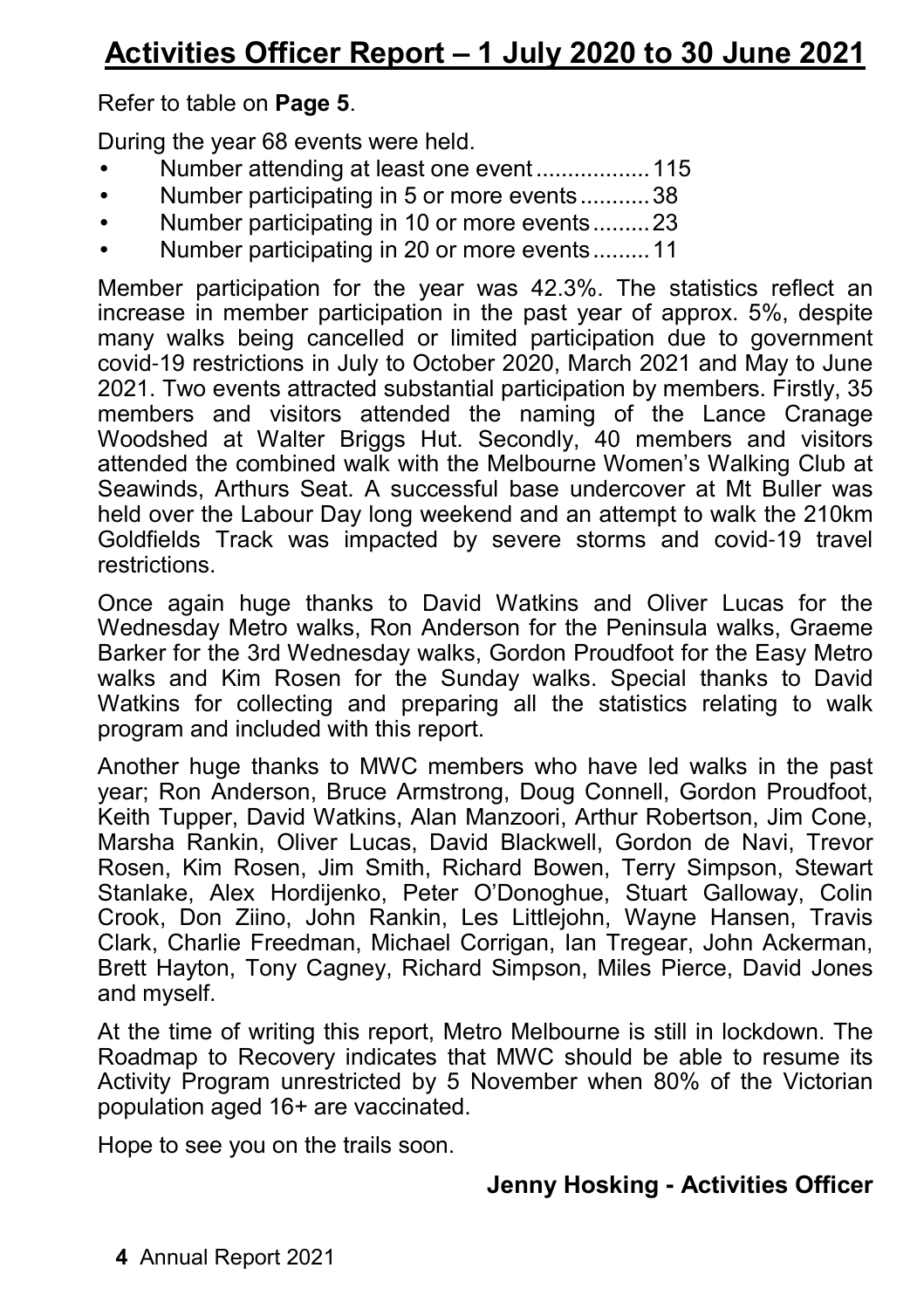## **Annual Statistics Report**

## **1 July 2020 to 30 June 2021**

|                               |                          | <b>Total</b><br><b>Attendances</b> |                          | <b>Averages</b> |                          |                          |                          |                          |                          |
|-------------------------------|--------------------------|------------------------------------|--------------------------|-----------------|--------------------------|--------------------------|--------------------------|--------------------------|--------------------------|
| <b>Activity</b>               | Total<br><b>Events</b>   | <b>Members</b>                     | <b>Visitors</b>          | 20/21           | 19/20                    | 18/19                    | 17/18                    | 16/17                    | 15/16                    |
|                               |                          |                                    |                          |                 |                          |                          |                          |                          |                          |
| Wed Metro                     | 29                       | 325                                | 31                       | 12              | 12                       | 15                       | 17                       | 16                       | 17                       |
| Wed Pres Walk                 | canc                     | $\overline{a}$                     | $\frac{1}{2}$            | $\overline{a}$  | 30                       | 36                       | 31                       | 37                       | 47                       |
| Wed 3rd                       | 7                        | 59                                 | $\overline{6}$           | 9               | 14                       | 16                       | 16                       | 18                       | 18                       |
|                               |                          |                                    |                          |                 |                          |                          |                          |                          |                          |
| Mon Peninsula                 | 6                        | 50                                 | $\overline{6}$           | 9               | 10                       | 10                       | 10                       | 10                       | $\overline{12}$          |
| Mon Metro                     | $\overline{6}$           | 69                                 | 8                        | 13              | 10                       | 9                        | $\overline{11}$          | 15                       | 11                       |
| Mon Easy                      | $\overline{4}$           | 50                                 | 5                        | 14              | 10                       | 14                       | 13                       | 15                       | 15                       |
|                               |                          |                                    |                          |                 |                          |                          |                          |                          |                          |
| <b>Sunday Country</b>         | 12                       | 103                                | 31                       | $\overline{11}$ | $\overline{13}$          | 16                       | 13                       | $\overline{11}$          | 14                       |
| Combined MWWC                 | T                        | 25                                 | 15                       | 40              | $\overline{a}$           | $\overline{11}$          | 17                       | 32                       | 27                       |
|                               |                          |                                    |                          |                 |                          |                          |                          |                          |                          |
| <b>Walter Briggs</b>          | $\overline{2}$           | 31                                 | 10                       | 21              | $\overline{6}$           | 5                        | 4                        | 6                        | 11                       |
|                               |                          |                                    |                          |                 |                          |                          |                          |                          |                          |
| <b>Bike Ride</b>              | $\blacksquare$           | $\overline{\phantom{a}}$           | $\overline{\phantom{a}}$ |                 | $\overline{\phantom{a}}$ | $\overline{\phantom{a}}$ | $\overline{\phantom{a}}$ | $\overline{7}$           | $\overline{7}$           |
| O/Night Pack                  | $\overline{a}$           | L.                                 | ÷,                       |                 | $\overline{a}$           | $\overline{\phantom{a}}$ | $\overline{9}$           | $\overline{\phantom{a}}$ | $\overline{\phantom{a}}$ |
| <b>Base Tents</b>             | $\overline{\phantom{a}}$ | ÷.                                 | $\overline{\phantom{a}}$ |                 | $\overline{\phantom{a}}$ | $\overline{\phantom{a}}$ | $\overline{\phantom{a}}$ | $\overline{\phantom{a}}$ | $\overline{\phantom{a}}$ |
| <b>Base Undercover</b>        | $\mathbf{1}$             | 8                                  | $\overline{4}$           | 12              | $\overline{a}$           | 13                       | 13                       | 9                        | 6                        |
| <b>Extended Mixed</b><br>Tour |                          |                                    |                          |                 | $\overline{a}$           |                          |                          | $\overline{a}$           | $\overline{6}$           |
| <b>TOTAL</b>                  | 68                       | 720                                | 116                      |                 |                          |                          |                          |                          |                          |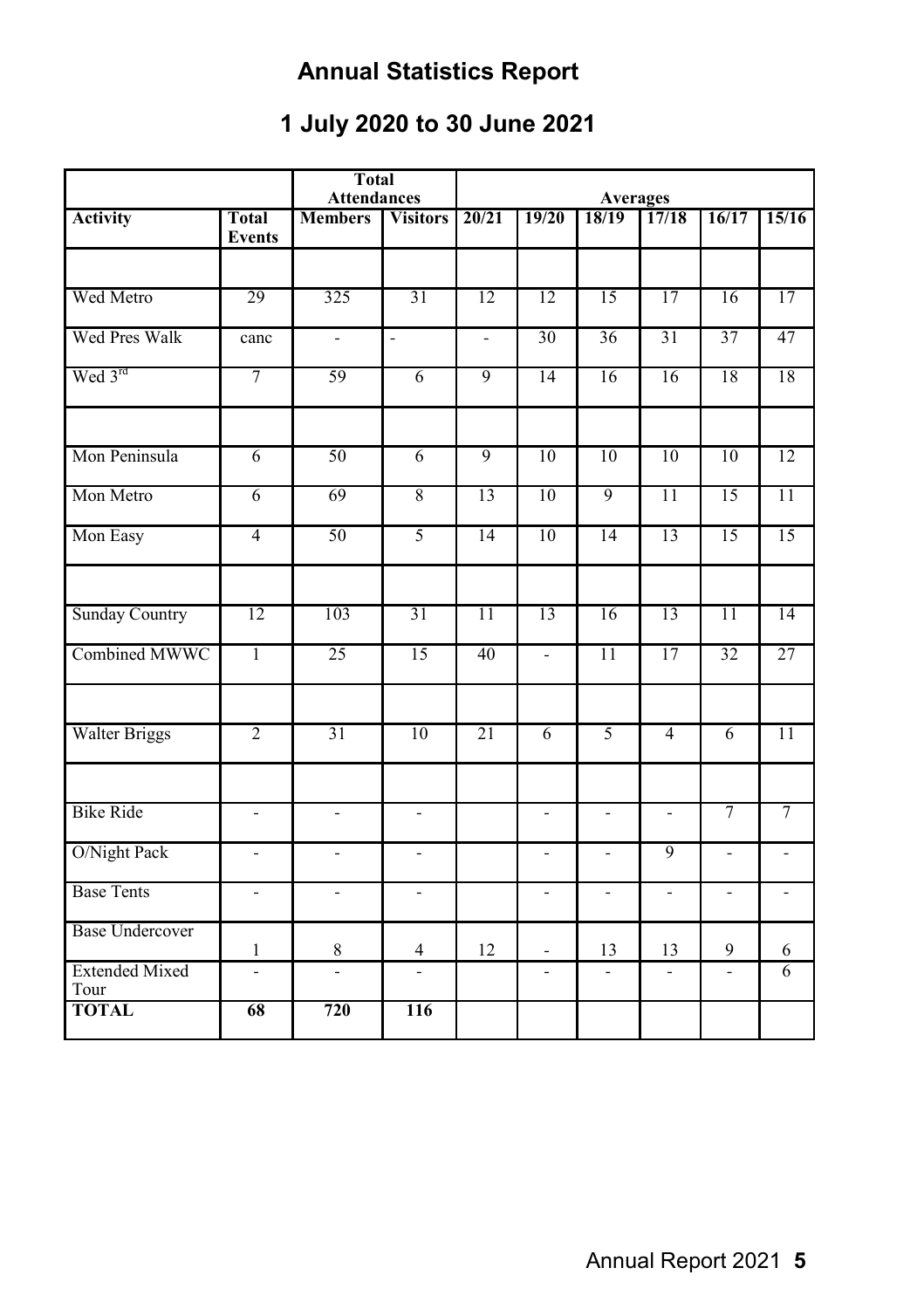## **Treasurer's Report**

#### **Melbourne Walking Club Inc (Not For Profit Reporting) June 2021 Annual Financial Statements**

#### **Executive Committee Report for the Year Ended 30 June 2021**

The financial statements have been prepared in accordance with the mandatory Australian Accounting Standards applicable to entities reporting under the Australian Charities and Notfor-profits Commission Act 2012 and the significant accounting policies disclosed below.

Your MWC Executive present this report for the financial year ended 30 June 2021.

#### **Executive Committee**

The names of each person who has been a office holder during the year and to the date of this report are:

- President: Trevor Rosen
- Secretary: Michael Corrigan
- Vice President Charlie Freedman
- Treasurer: Terry Simpson
- Activities Officer Jenny Hosking
- Membership Officer John Rankin
- General Committee Members: David Jones, Kim Rosen, Jenny Hosking and Richard Simpson (February 2021)

#### **Principal Activities**

The principal activity of the club during the financial year was the promotion and encouragement of recreational walking and other activities in congenial company and to foster the conservation of our natural heritage.

#### **Review of Operations**

During the year, the club continued to engage in its principal activity, the results of which are disclosed in the attached Financial Statements.

The net current year deficit of the club for the financial year ended 30 June 2021 amounted to \$13,325.

#### **Short-term and Long-term Objectives**

1. The clubs short-term objectives are:

Promotion and encouragement of recreational walking and other activities and conservation.

Promote and encourage the use of the Mt Buller Lodge and The Walter Briggs hut for recreational activities.

2. The company's long-term objectives are:

Continuing promotion of the Clubs Activities with the recognition of changing demographics of membership.

Continue to be sustainable and strive for continuous improvement for membership experience.

3. To achieve its stated objectives, the club has adopted the following strategies:

The club strives to attract and retain members and recruit volunteers to work on the various club committees.

The committee members and leaders are essential for the club to continue providing the services that it does, and critical to it achieving all of its short-term and long-term objectives.

The Club establishes and fosters working partnerships with a range of community stakeholders.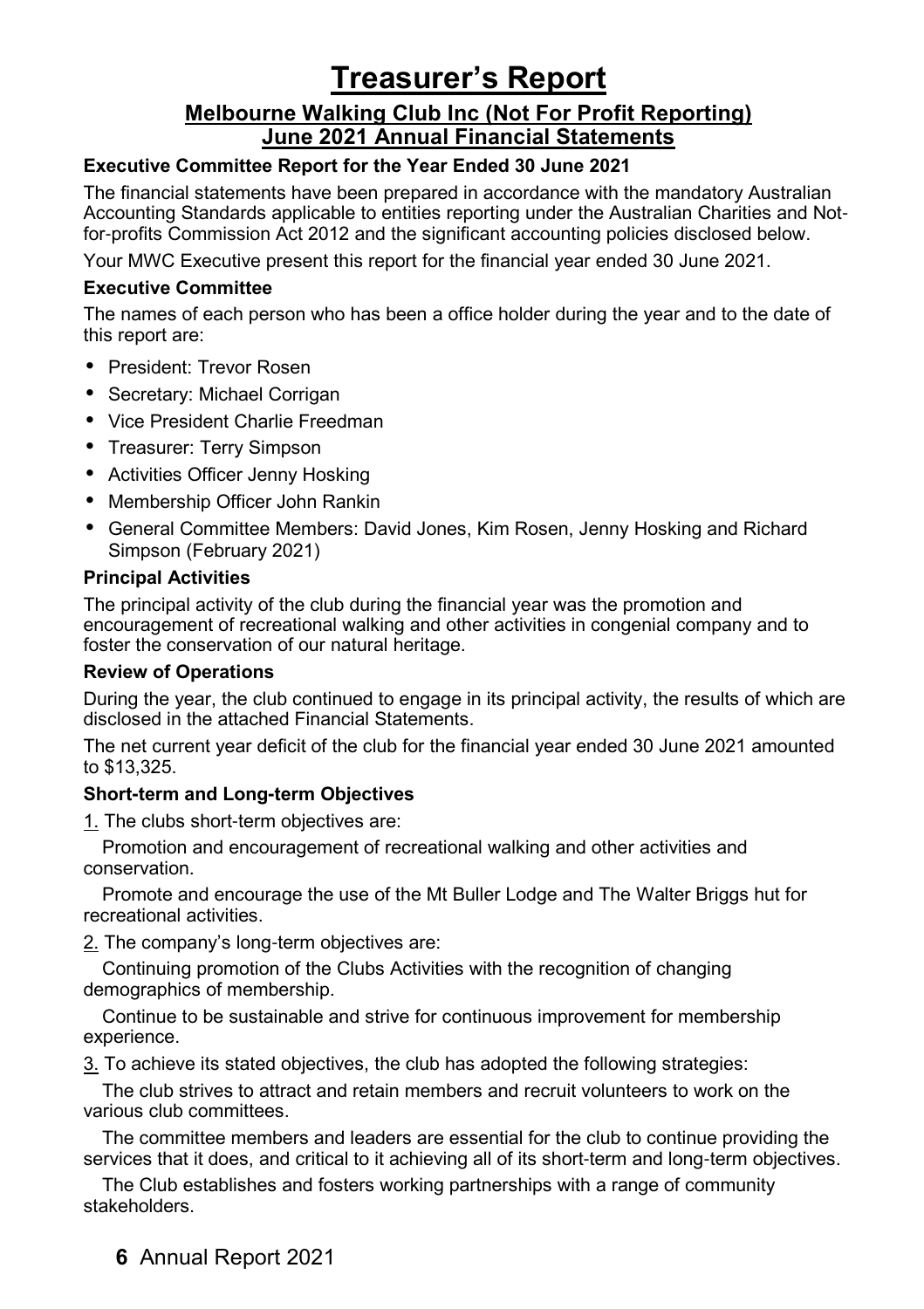| MWC Incorporated Profit and Loss Account for the year ended 30 June 2021 |                         |               |               |  |  |  |
|--------------------------------------------------------------------------|-------------------------|---------------|---------------|--|--|--|
| 1. Mount Buller Account                                                  | <b>Notes</b>            | 2021          | 2020          |  |  |  |
| <b>Income</b>                                                            |                         | \$            | \$            |  |  |  |
| - Tariffs Winter                                                         |                         | 6,500         | 40,552        |  |  |  |
| - Tariffs Summer                                                         |                         | 10,800        | 2,960         |  |  |  |
| - Locker fees                                                            |                         | 0             | 70            |  |  |  |
| - Interest and donations                                                 |                         | 20            | 445           |  |  |  |
|                                                                          | <b>Total Income</b>     | 17,320        | 44,027        |  |  |  |
| <b>Expenditure</b>                                                       |                         |               |               |  |  |  |
| <b>Fixed costs</b>                                                       |                         |               |               |  |  |  |
| - Site rental and service charge                                         |                         | 18,683        | 12,715        |  |  |  |
| - Insurance                                                              |                         | 9,918         | 6,754         |  |  |  |
|                                                                          |                         | 28,601        | 19,469        |  |  |  |
| Variable costs                                                           |                         |               |               |  |  |  |
| - Utilities, gas, electricity, telephone                                 |                         | 4,335         | 8,534         |  |  |  |
| - Repairs and maintenance                                                |                         | 819           | 690           |  |  |  |
| - Sundry                                                                 |                         | 574           | 405           |  |  |  |
|                                                                          |                         | 5,728         | 9,629         |  |  |  |
|                                                                          | <b>Total expenses</b>   | 34,329        | <u>29,098</u> |  |  |  |
| <b>Net Surplus (deficit)</b>                                             |                         | $-17,009$     | 14,929        |  |  |  |
| 2.MWC general account                                                    |                         | <u>2,021</u>  | 2020          |  |  |  |
| Income                                                                   |                         |               |               |  |  |  |
| Subscriptions                                                            |                         | 14,075        | 14,105        |  |  |  |
| Donations and bequests                                                   | 1                       | 695           | 706           |  |  |  |
| Visitor fees                                                             |                         | 331           | 195           |  |  |  |
| Government grant                                                         |                         | 2,000         | 0             |  |  |  |
| Sundry                                                                   |                         | 206           | 1349          |  |  |  |
|                                                                          | <b>Total income</b>     | <u>17,307</u> | 16,355        |  |  |  |
| <b>Expenditure</b><br>Affiliation fees                                   |                         | 2,834         |               |  |  |  |
|                                                                          |                         |               | 5,036         |  |  |  |
| Circular printing & postage<br>Insurance                                 |                         | 2,852         | 2,537         |  |  |  |
|                                                                          |                         | 2,400         | 3,002         |  |  |  |
| Walk/tours expenses                                                      |                         | 216           | 400           |  |  |  |
| Walter Briggs Hut                                                        | $\overline{\mathbf{c}}$ | 1,999         | 742           |  |  |  |
| Training emergency first aid                                             |                         | 2,000         | 0             |  |  |  |
| Sundry                                                                   |                         | 1,322         | 3,402         |  |  |  |
|                                                                          | <b>Total expenses</b>   | <u>13,623</u> | <u>15,119</u> |  |  |  |
| <b>Net Surplus (Deficit)</b>                                             |                         | 3,684         | 1236          |  |  |  |
| TOTAL SURPLUS (DEFICIT) for the year                                     |                         | $-13,325$     | 16,165        |  |  |  |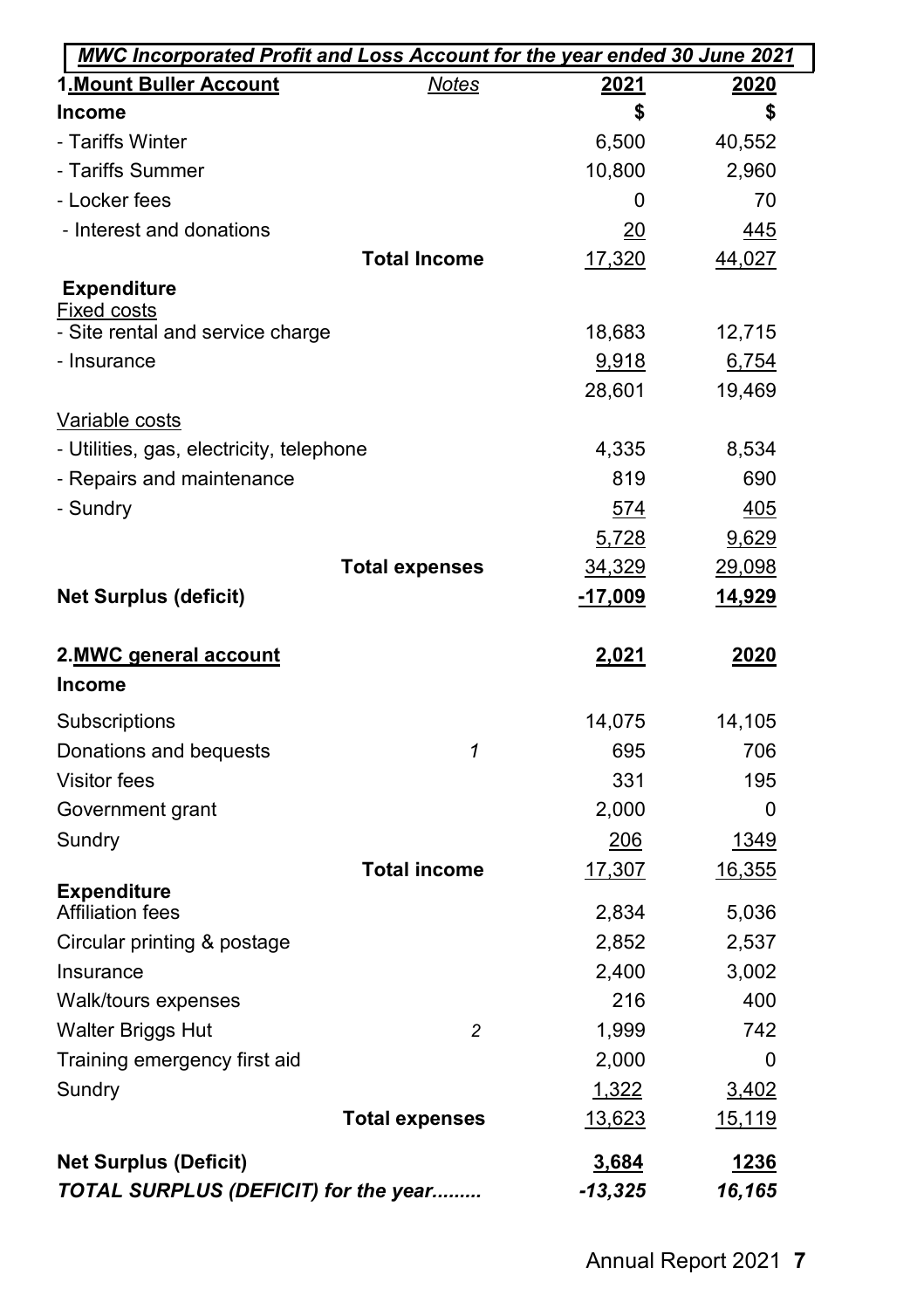| <b>MWC Incorporated Balance Sheet for the year ended 30 June 2021</b> |                |                |
|-----------------------------------------------------------------------|----------------|----------------|
|                                                                       | 2021           | 2020           |
|                                                                       | \$             | \$             |
| <b>Current Assets</b><br>Notes                                        |                |                |
| Cash and cash equivalents                                             |                |                |
| MWC general bank a/c & fixed deposit                                  | 38,410         | 37,498         |
| Mt Buller general & saver a/c                                         | 48,619         | 71,575         |
|                                                                       | 87,029         | 109,073        |
| Debtors & stocks                                                      |                |                |
| General debtors, badges                                               | 500            | 3,686          |
| Prepayments- Insurance                                                | 10,844         | 7,612          |
| Paypal deposits prepaid booking                                       | 23,498         | $\overline{0}$ |
| <b>Total current Assets</b>                                           | 121,871        | 120,372        |
| <b>Current Liabilities</b>                                            |                |                |
| <b>Advance tariffs- Mt Buller</b>                                     | 23,498         | 0              |
| Advance subscriptions MWC                                             | 4,915          | 8,038          |
| Creditors and expense accruals                                        | $\overline{0}$ | 5,550          |
| <b>Total Current Liabilities</b>                                      | 28,413         | <u>13,588</u>  |
| <b>Net Current Assets</b>                                             | 93,458         | 106,784        |
| <b>Fixed Assets</b>                                                   |                |                |
| 3<br>Mt Buller Lodge- at cost                                         | 439,210        | 439,210        |
| <b>Total Fixed Assets</b>                                             | 439,210        | 439,210        |
|                                                                       |                |                |
|                                                                       | 532,668        | 545,994        |
| <b>Equity</b>                                                         |                |                |
| Accumulated Funds - General                                           | 67,764         | 64,082         |
| - Mt Buller<br><b>Accumulated Funds</b>                               | 464,904        | 481,912        |
|                                                                       | 532,668        | 545,994        |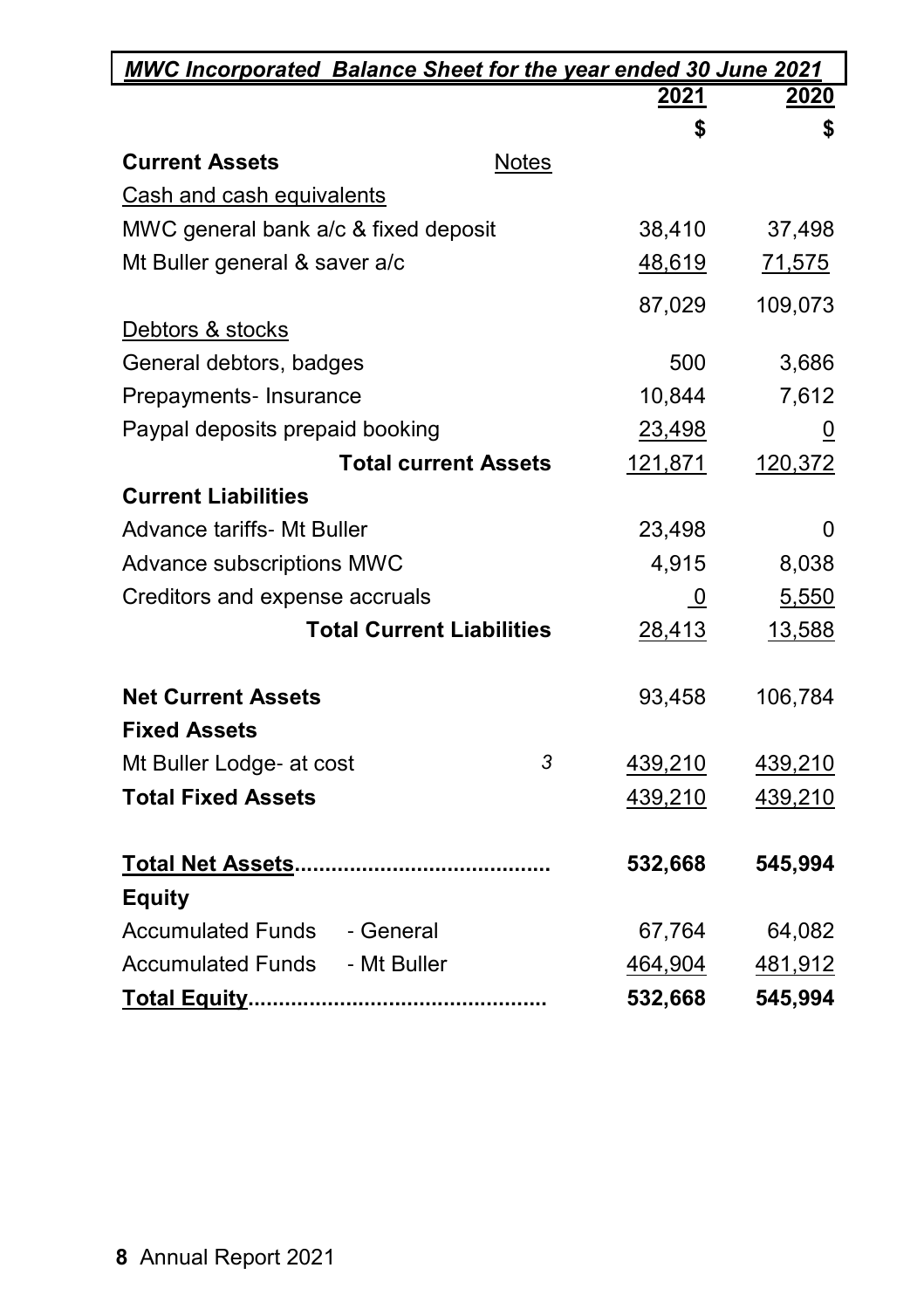#### **Notes to the Accounts**

| Note 1                                                                                                        | 2021 | 2020 |
|---------------------------------------------------------------------------------------------------------------|------|------|
| 2021 includes a donation of \$500 from Robert Bleakly<br>2020 includes a bequest of \$500 from David Bleakly. | 695  | 706. |

#### **Note 2 Walter Briggs Hut**

The increased focus in 2019 on the Walter Briggs Hut was part of a strategy of improving this iconic hut, the providing members with a special walking experience. Spending has continued through to 2021.

2019 \$6,214 2020 \$742 2021 \$1,999

| Mt Buller lodge<br>Note 3                      |           | S.        |
|------------------------------------------------|-----------|-----------|
| Mt Buller lodge cost                           | 263.720   | 263.720   |
| Mt Buller lodge extensions cost                | 175.490   | 178.490   |
| Mt Buller Lodge furniture and fittings at cost | 55.516    | 55.516    |
| Less accumulated depreciation                  | (55, 516) | (55, 516) |
| Net carrying amount                            | 439.210   | 439.210   |

Fair Market Value

Mt Buller Lodge Fair Value as at 30 June 2021

- The Mt Buller Sub Committee& The MWC Executive Committee are of the view that current Fair Market Value "FMV" of the Mt Buller Lodge is in excess of \$2m. Based on current market assessments.
- As at the 30th June 2020, as a result of the uncertainty caused by the Covid outbreak, no view was taken as to the "FMV".
- As at 30 June 2019 a value of \$1.1M was provided by the Mt Buller Sub Committee.

Depreciation was previously not charged against cost of the lodge. Changes to New accounting standards AASB 1053 allow 'not for profit entities' to apply Reduced Disclosure Requirements from 1 January 2018. This means Mt Buller Lodge need not be depreciated, but the Fair Value of the Lodge must be noted in the Accounts.

#### **Financial Statements**

The Financial Statements cover the Melbourne Walking Club Inc. Not For Profit (ACNC Non-reporting) as an individual entity incorporated and domiciled in Australia.

The Financial Statements were authorised for issue on 23 September 2021 by the Executive Committee of the Club.

**T. Simpson T. Rosen**

**Treasurer President Date 23 September 2021**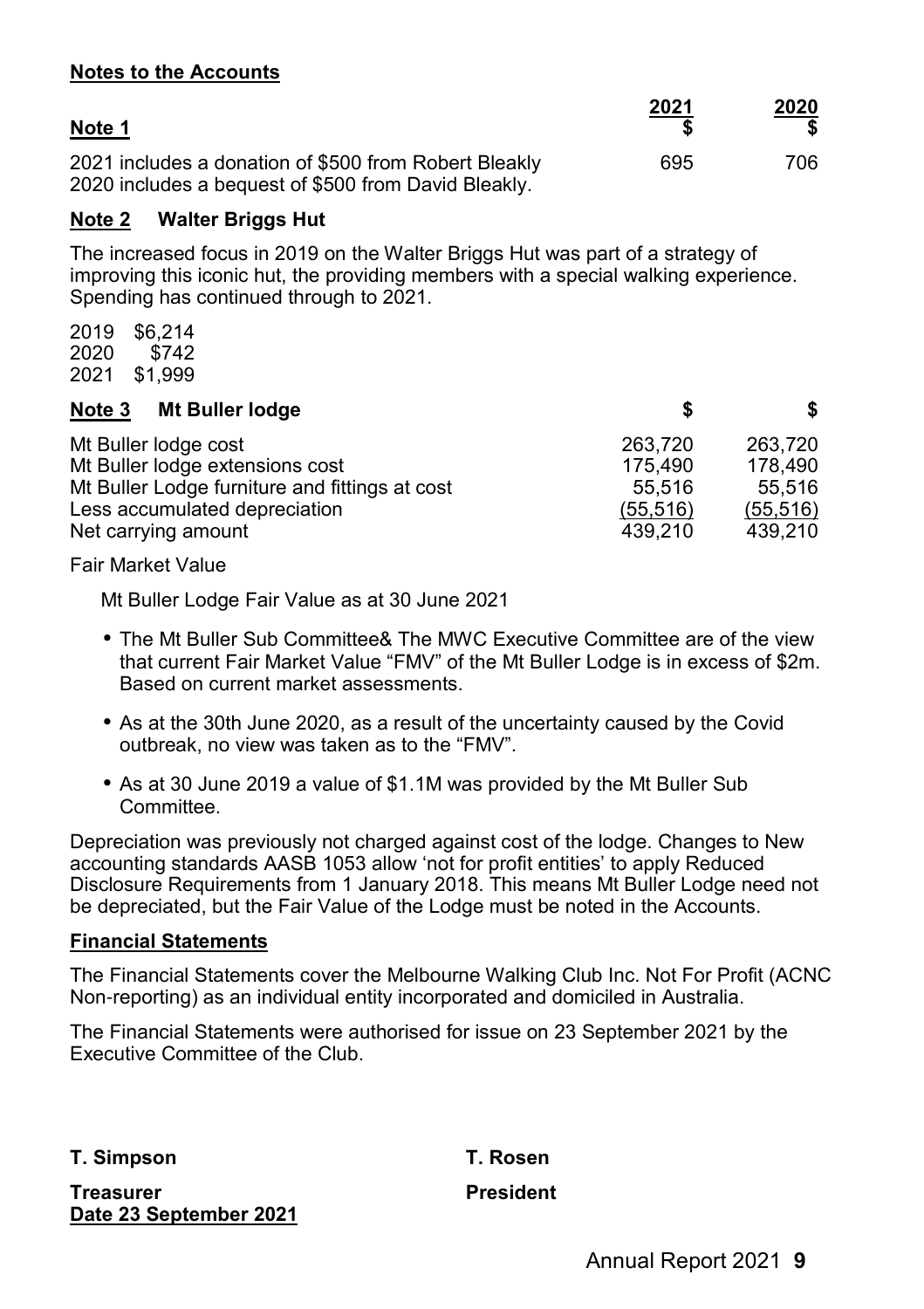#### **NOTES TO THE FINANCIAL STATEMENTS FOR THE YEAR ENDED 30 June 2021**

## **1 Summary of significant accounting policies**

**Financial Reporting Framework** The financial statements have been prepared in accordance with the mandatory Australian Accounting Standards applicable to entities reporting under the Australian Charities and Not-for-profits Commission Act 2012 and the significant accounting policies disclosed below, which the directors have determined are appropriate to meet the needs of members. Such accounting policies are consistent with those of previous periods unless stated otherwise.

AASB 1053 Application of Tiers of Australian Accounting Standards establishes a differential reporting framework consisting of two tiers of reporting requirements for preparing general purpose financial statements:

- (a) Tier 1: Australian Accounting Standards; and
- (b) Tier 2: Australian Accounting Standards Reduced Disclosure Requirements. Reduced Disclosure Requirements include a Reporting Entity that does not have public accountability. The Melbourne Walking Club inc is considered tobe a Tier2 Entity.

## **Basis of Preparation**

The financial statements have been prepared on an accrual basis and are based on historical costs unless otherwise Stated in the notes.

## **Revenue**

- Donations and bequests are recognised as revenue when received unless specific requests require a different treatment.
- Interest revenue is recognised as it accrues.
- Club Membership Subscriptions are payable annually in advance. There is no accrual. Subscriptions paid are either recorded as in advance or as subscriptions received.

## **Property, Plant and Equipment**

## Plant and equipment

Plant and equipment are measured on the cost basis less depreciation and any impairment losses.

- 1. Buildings
	- No depreciation has been applied to buildings or operating leases.
	- Changes to New accounting standards AASB 1053 allow not for profit entities to apply Reduced Disclosure Requirements from 1 January 2018.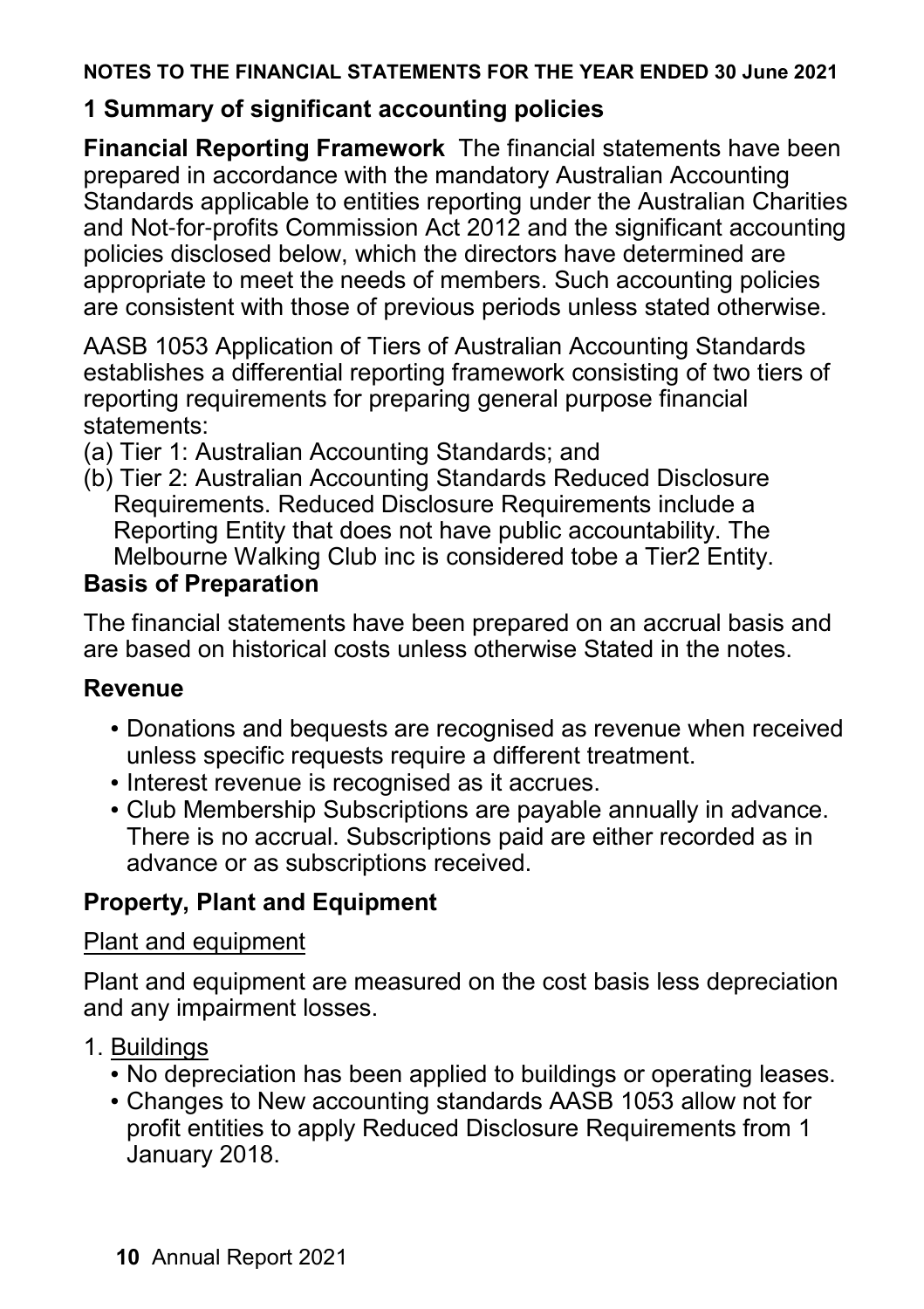Tier 2: Australian Accounting Standards Reduced Disclosure Requirements for a Reporting Entity that does not have public accountability. The Melbourne Walking Club inc is considered to be a Tier2 Entity. We have, therefore, merely reported the fair value of buildings.

- 2. Leases
	- Lease payments for operating leases, where substantially all the risks and benefits remain with the lessor, are charged as expenses on a monthly basis.
	- AASB 16 changes the financial reporting landscape for how lessees account for operating leases. Given MWC Inc is a Tier2 entity we propose to merely note the terms of our lease liability for the Mt Buller Lodge land
	- Details of lease over The Melbourne Walking Club Inc Mt Buller ski lodge.
		- Land description-Lot A site 8 within the Mt Buller Alpine resort.
		- $\Diamond$  Lease between the Alpine resorts Commission and Melbourne Walking Club incorporated for a period of 35 years.
		- Expiry date 31 May 2027.

## **Income Tax**

No provision for income tax has been raised as the entity is exempt from income tax under Div 50 of the Income Tax Assessment Act 1997.

## **Economic Dependence**

The Melbourne Walking Club Not For Profit (ACNC Non-reporting) Limited is dependent on the club members subscriptions for the majority of its revenue used to operate the business. This also includes accommodation fees from members and guests at the Mt Buller Lodge. At the date of this report the Executive has no reason to believe the Club will not continue to receive support from its members and guests.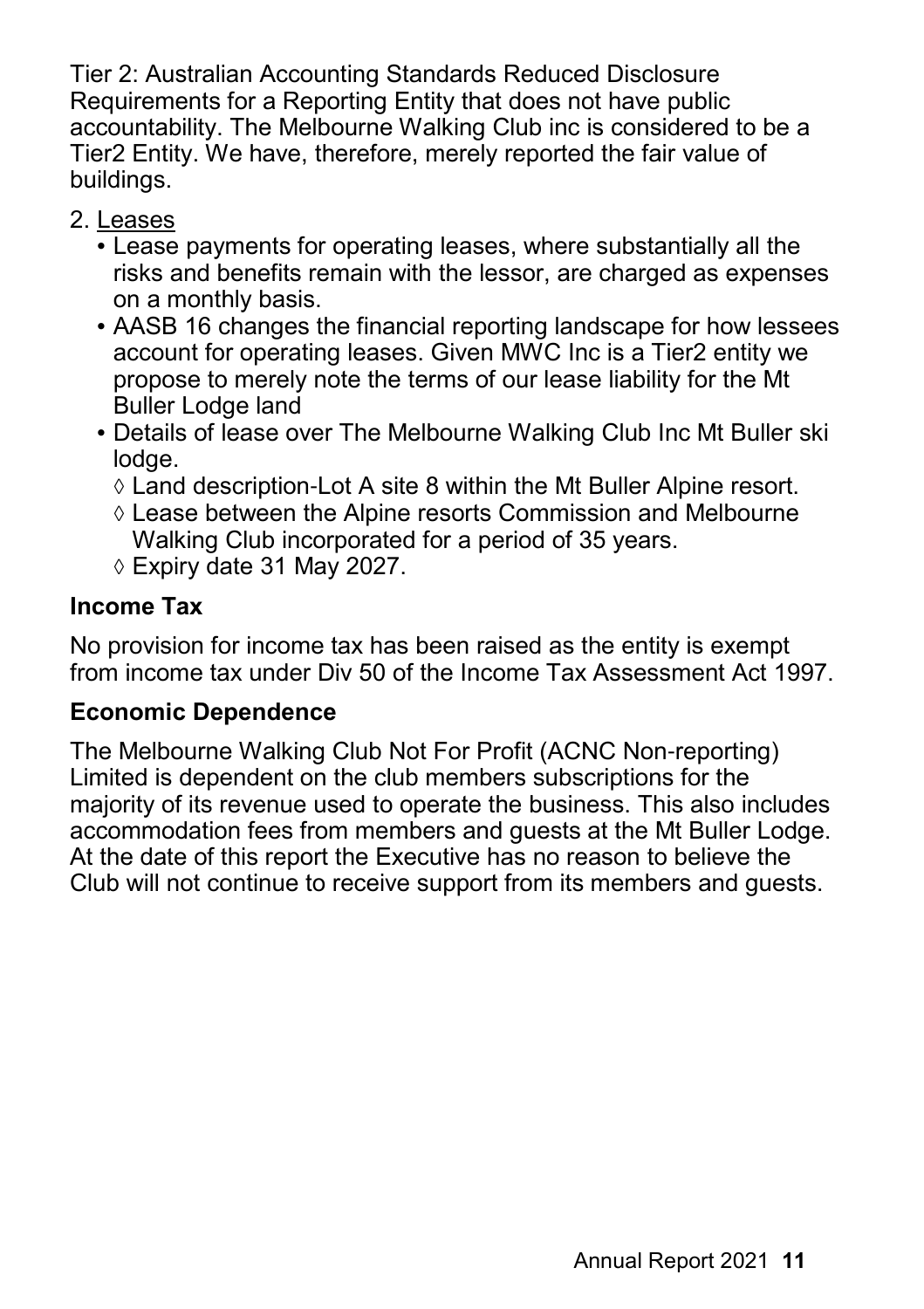## **TREASURERS REPORT FOR THE YEAR ENDED 30 June 2021**

The overall result for the year to 30 June 2021 was a \$13,325 deficit as detailed in the following summary and commentary.

|                                                             |                                | 2021 2020 2019 2018 |            |
|-------------------------------------------------------------|--------------------------------|---------------------|------------|
|                                                             |                                |                     |            |
| Surplus/ (Deficit) - MWC General Account 3,684 1,236 (3750) |                                |                     | 799.       |
| -Mt. Buller Lodge Account                                   | (17,009) 14,929 14,617         |                     | <u>967</u> |
| <b>TOTAL MWC Surplus/(Deficit)</b>                          | $(13,325)$ 16,165 10,867 1,766 |                     |            |

### Melbourne Walking Club

A surplus of \$3,684 for the year, compared to the previous year of a surplus of \$1,236 was due largely to a Covid rebate from Bushwalking Victoria.

#### Mt Buller Lodge

A deficit for the year of \$17,009 was recorded. Income for the year 2020/2021 was severely affected by the Covid-19 Virus as there are no winter bookings due to the Mt. Buller closure. The 2021/22 year will also be badly affected by the Covid 19 Virus.

In our opinion, however, The Mt Buller Lodge has sufficient cash reserves for the coming year. Strategies are in place to increase the income of the Lodge. But the Covid-19 impact remains a serious risk to the Lodge.

### **T. Simpson - Treasurer.**

## **REVIEWERS REPORT FOR THE YEAR ENDED 30 June 2021**

I have examined the Accounts of the Melbourne Walking Club Incorporated. From the information available and the explanations received I am of the opinion that the accompanying Financial Statements are properly drawn up so as to present a fair view of the operations of the Club for the year ended 30 June 2021 and the financial position at that date.

## **C R Denovan - Honorary Reviewer.**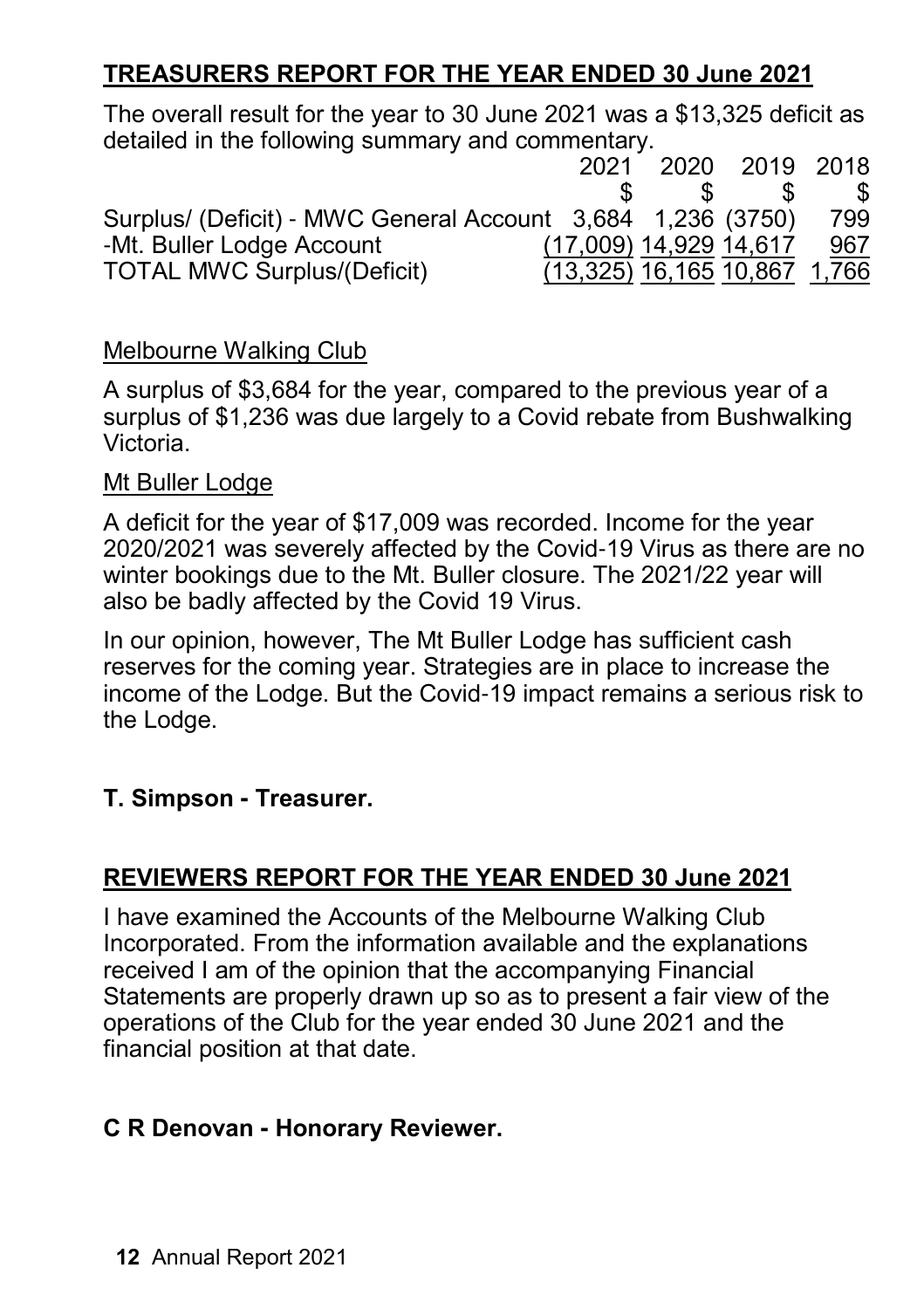## **Annual Report on the Mount Buller Lodge for 2021**

**The 2021 Season**: The winter season of 2021 was exceptional ... apparently! Unfortunately not so exceptional for bookings and income for the club as the lockdown induced by the COVID-19 pandemic robbed us and every other club in the alpine areas desperately needed funding. To be down in funding two years in a row is considered almost a disaster. Should next year be a bad snow year or suffering another lockdown like the last two vears will see the Mt Buller Lodge struggle severely to be financially positive.

Summer use for this coming season is desperately needed in order to make up for the winter shortfall.

**Summer use**: So, we have devised a way to assist members and guests to book the lodge for a holiday where a member and family and any friend or guest can take over the lodge exclusively for a short period. The cost is reasonable especially if the number of people using the lodge is more than 6.

**Winter Tariffs (2021 season)** were unchanged from the previous year, summer tariffs have remained the same for winter 2021. Next year the tariffs will rise due to the recent rate valuation increase. The bi-annual end of season sub-committee meeting is in October. It is here we will discuss the tariff increase necessary to cover the rental and insurance increases.

**Insurances**: Insurance was due in April 2021. As a result we were forced to change insurance providers to find the best possible premium in the market. Even so, a substantial increase has hit the club which had to pay an annual premium of \$13,150. Compare this to Lodge Insurance paid in April 2019 = \$8,396. This before the terrible bush fires in December of 2019.

**Site Rental**: The cost for this year (2021) was \$8,533, but a rental relief payment was received at \$2,834 effectively halving one of our larger out-goings. The other larger payment was the Mt Buller service Charge at \$10,149.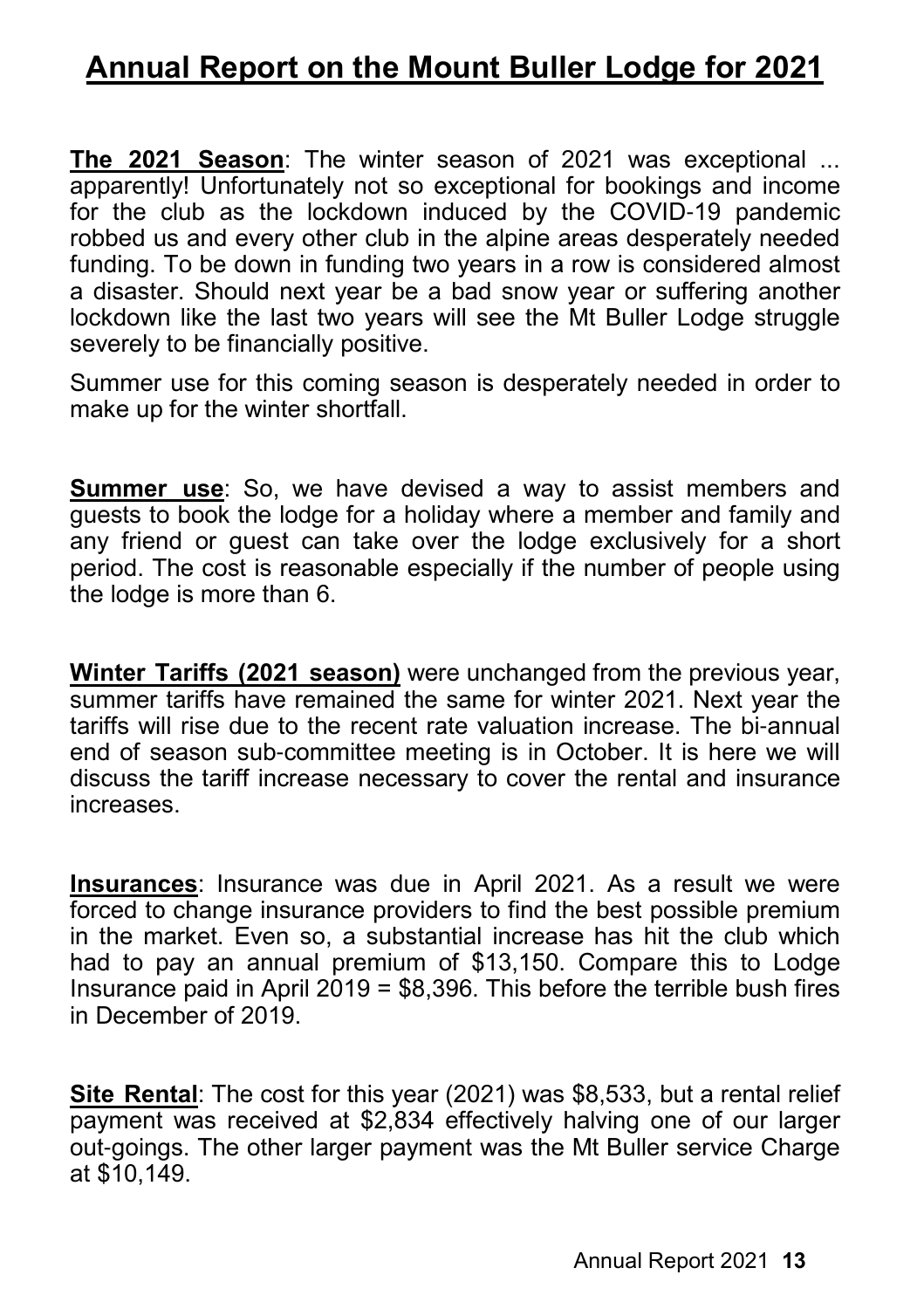**On-Line Booking**: The on-line booking system was a great success this year with many people managing to use the system without too much effort, but then to find the whole ski season was almost fully abandoned (except at the early in June and mid-July). Bookings paid for on line after that had to be refunded.

**Financially** we are way down on what it would have been if the season was not blocked by the lockdown. Cash in hand is \$41,260. In 2019 at the same time of the year the cash status was around \$82,370.

Unfortunately, total Lockdown refunds came to \$38,200. It is likely that had there been no lockdown due to the pandemic, more bookings would have evolved as the winter season progressed to become one of the best for many years and our financial status would have been very healthy. (Cash in hand \$41,260 + Refunds \$38,200 + bookings as mentioned another \$6,000).

**Usage of the Lodge**: We would like Club Members and their guests to use the facility, and we strongly encourage this. As a walking club, there should be more patronage since there are so many beautiful walking areas around the Buller / Stirling Mountains in summer periods. This lodge is not for the exclusive use of skiers, but available for every member of the Melbourne Walking Club.

Now that exclusive use is possible at very fair rates we would hope this will be taken up by members. See the Circular for additional details.

Report compiled by David Jones Sub-committee representative to the MWC Executive.

Sant Jefens.

5th October 2021

**David Jones - Convenor**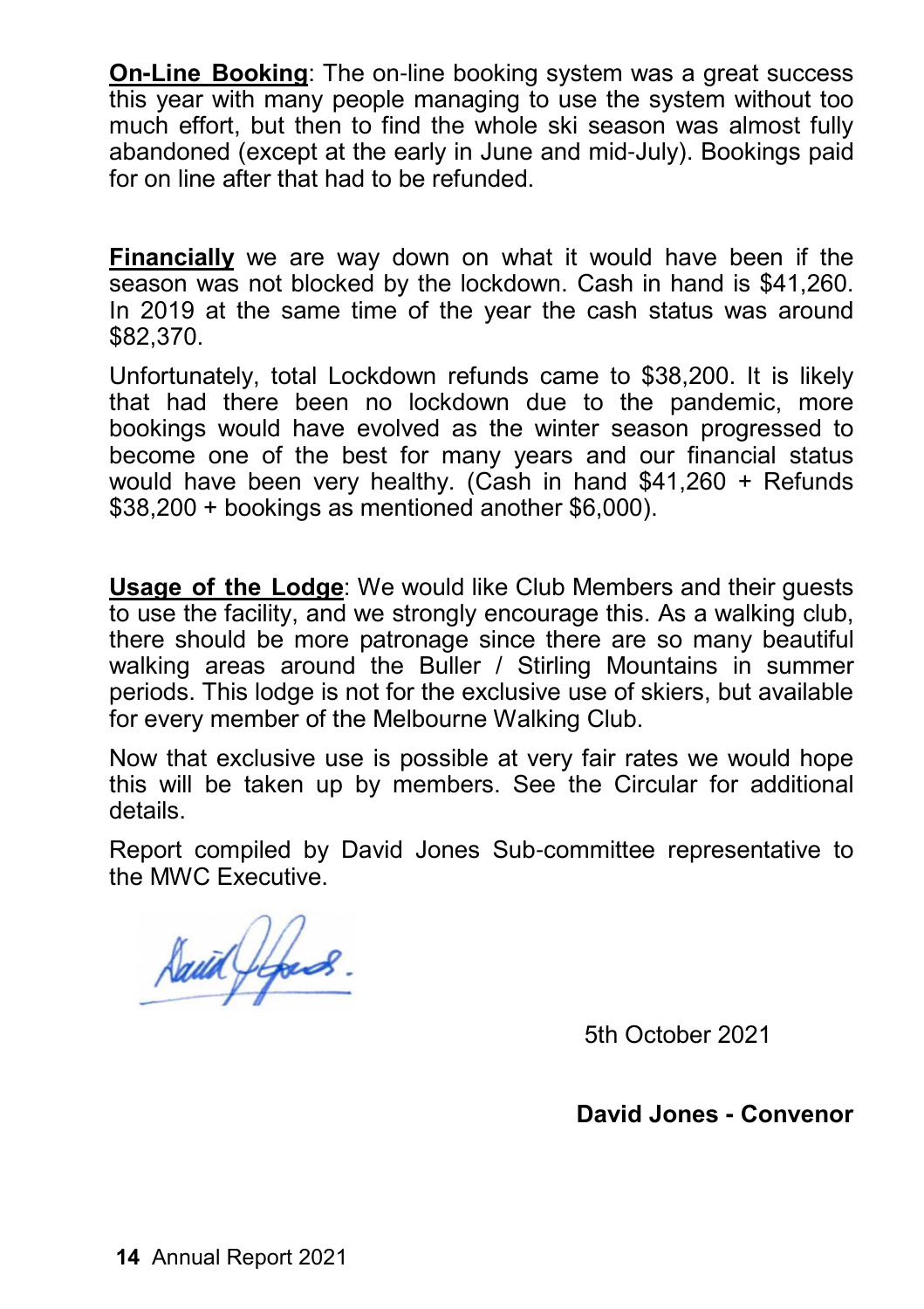## **Walter Briggs Hut Annual Report 2021**

The following report covers the period 1st July 2020 to 30th June 2021.

The year 2020-2021 was again severely disrupted by the changing Covid 19 restrictions, by a number of lockdowns, as well as by the road closure of the Mount Donna Buang Road for 3 weeks following the severe storms of 9 June. At the time of writing Melbourne is locked down again and it is unlikely that we will be able to visit the hut until after 5 November. The last visit to the hut by the subcommittee was on Sunday 4 July 2021.

#### **SUBCOMMITTEE**

The current members of the Walter Briggs Hut subcommittee are: Kim Rosen (Convenor), Trevor Rosen, Denis Ward, Michael Blackett, Tony Cagney, Barry Revill, Colleen Simpson, Terry Simpson and new members Marie Revill, Keith Davidson and John Gates.

We were able to hold Subcommittee Meetings on 9 November 2020 and on 23 March 2021 at the Walter Briggs Hut. (The last meeting was on 12 July 2021 at the Sandbelt Hotel).

Sadly, in March, we lost our valued subcommittee member and friend, Lance Cranage, a legend in the club, a Life Member and a dedicated supporter of the Walter Briggs Hut over many years. This included 11 years as the Chairman of the Hut Subcommittee from 1982-1993. Lance is greatly missed by us all.

| <b>Type of Activity</b>                     | <b>Total number</b><br>of events | <b>Total number</b><br>of attendees | Average<br>number of<br>attendees |
|---------------------------------------------|----------------------------------|-------------------------------------|-----------------------------------|
| Open Day - advertised in circular           |                                  | 34                                  | 34                                |
| Subcommittee meetings (at WBH)              | 2                                | 14                                  |                                   |
| Working Bee – advertised in circular        |                                  | 6                                   | 6                                 |
| Working Bee – subcommittee & friends of hut | 9                                | 44                                  | 5                                 |
| Other visits                                | 4                                | 25                                  | 6                                 |
| Walk including a hut visit                  |                                  | 12                                  | 12                                |
| <b>Total Numbers</b>                        | 18                               | 135                                 |                                   |

### **ACTIVITIES and EVENTS**

An important event was the Open Day on 18 April 2021. A special feature was the Official Opening of Lance's Woodshed by his daughter and son. Thirty-four people attended to remember Lance and to celebrate the opening of the new woodshed. A gourmet sausage sizzle was provided and some people enjoyed a walk to the summit from the hut.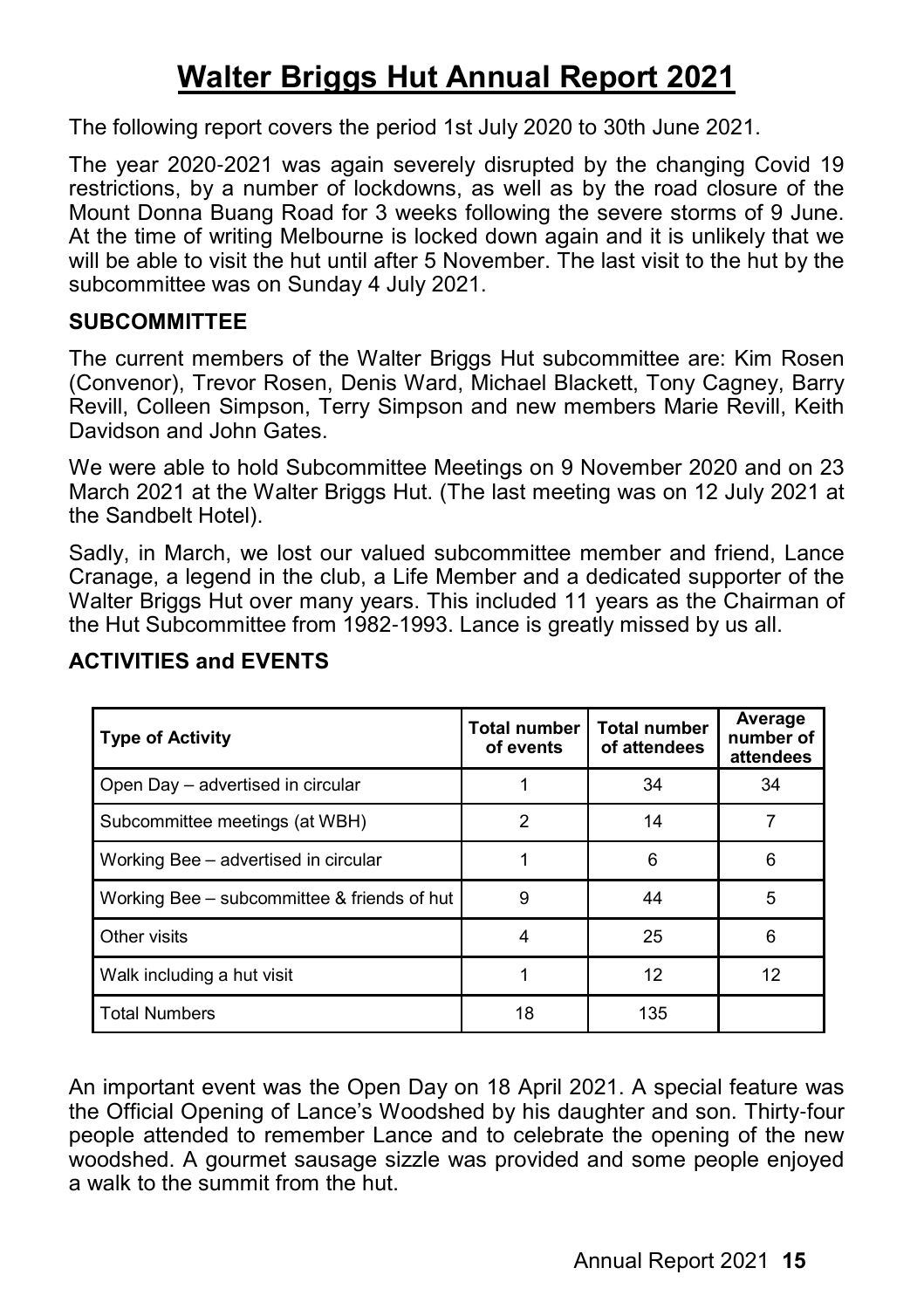Lance's extended family and several invited members also attended the hut on 8 May to bury his ashes near the hut as he had requested. This was followed by a celebratory afternoon tea in front of the open fire in the hut.

#### **MAINTENANCE**

Last summer saw the completion of the painting of the exterior of the hut and the new woodshed. Member and plumber Bruce Whorlton attended the hut in March to replace the guttering and downpipe to the internal water tank. He also removed a pile of scrap metal from the site.

The only exterior painting left to complete this summer is that of the outside toilet. We are planning to complete the marking of a track from the hut to the Ben Cairn Road.

| Spend                                  | <b>Amount</b> | Comment                                                                 |
|----------------------------------------|---------------|-------------------------------------------------------------------------|
| Materials for construction of woodshed | \$129.52      | Reimbursement to Lance Cranage                                          |
| Weed killer                            | \$31.86       |                                                                         |
| Rent                                   | \$0.00        | Nil rent charged                                                        |
| Insurance excess reduction fee         | \$0.00        | Reduces the excess to be paid on a<br>claim from \$25,000 to \$500.     |
| Catering – Open Day 18/4/21            | \$125.98      |                                                                         |
| ABC Plumbing & Gasfitting 19/3/21      | \$1276.00     | Colorbond guttering, downpipe, roof<br>repairs & removal of scrap metal |
| Paint                                  | \$366.05      | Paint for exterior of hut                                               |
| Wooden sign                            | \$70.00       | Sign for woodshed                                                       |
| Total                                  | \$1999.41     |                                                                         |

#### **EXPENDITURE**

#### **FUTURE EVENTS**

Another special Open Day and lunch will be held at the hut on Sunday 5th December. This will be a club Christmas celebration as well as the 80th Anniversary of the Opening of the "new" Walter Briggs Hut in November 1941. An OBE presentation will take place.

#### **THANK YOU**

Thank you to the enthusiastic members of the subcommittee and to all the other members of the club who have visited the hut over the last twelve months. The Walter Briggs Hut is always a very special place to visit in its pristine setting.

#### **Kim Rosen - Convenor**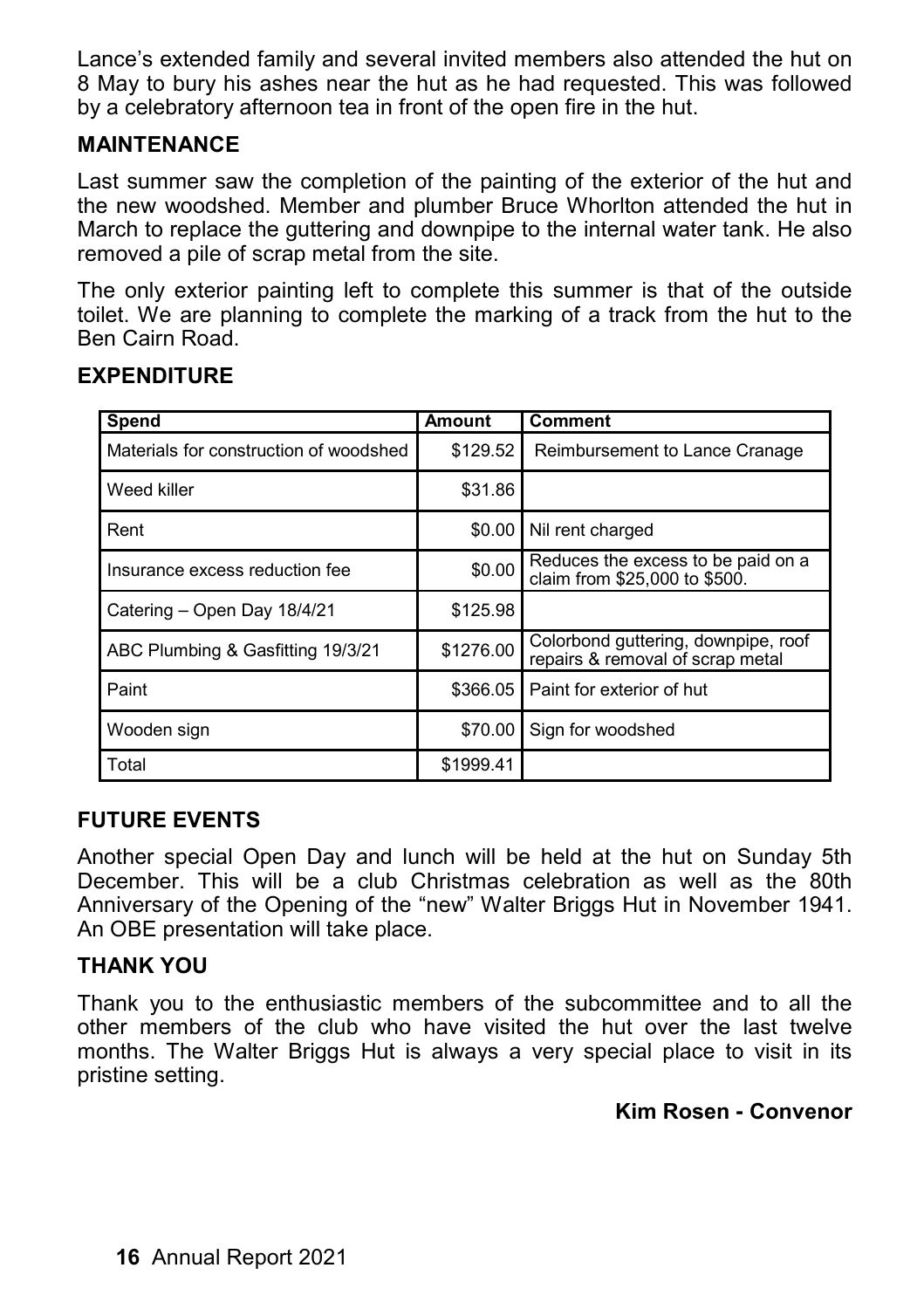## **Membership Report**

Membership was slightly down for the year with a total of 267 at 30 June. Trends for the last six years are shown in the table below:

|      |     |      | 2020/21 2019/20 2018/19 2017/18 2016/17 2015/16 |     |     |
|------|-----|------|-------------------------------------------------|-----|-----|
| -267 | 282 | 280. | 277                                             | 273 | 270 |

As at 30 September, Membership was 269, which includes 39 women Members and 16 Life Members. The median age of Members is 65 years, which means that half our Members are under 65.

Since 30 June 2020, we have had 9 new Members and 20 resignations. Four Members have passed away. New Members are down from previous years because of the continued lockdown restrictions and the lack of opportunity for Visitors to walk. Details of membership changes are as follows:

**New Members (1/7/20 – 30/9/21):** Gabrielle Vecchio, Genevieve Webb, Tony Green, Neale Oxley, Lauris Hergt, Karen Stewart, Ingrid Green, Rebecca Verkes, Robbie Verkes.

**Resignations (1/7/20 – 30/9/21):** Charles Anderson (2005), Lisa Apfel (2017), James Jamieson (1993), John Hall (2011), Frank Johns (2014), Liam Jukes (2015), Daniel Waffler (2018), Bruce Heath (2005), Nigel Smart (2003), Gordon Young (1992), Ted Porter (2005), Brian Dawes (1992), Helen Tucker (2018), Richard Edmund (2010), Carl Nielsen (1980), Tony Roberts (1993), Ken Launder (2006), Nicole Kemp (2016), Ian Kemp (2012).

**Deceased (1/7/20 – 30/9/21):** Keith Holmes (1973), Peter Schulz (2001), Garth Lamey (1991), Lance Cranage (LM, 1976).

I would like to again thank all Leaders for sending me their Blue Sheets promptly, or handing them to me on walks. It is from the Visitors list on the Blue sheet that we identify potential new members to whom I send information about the Club and, after four walks, an invitation to apply to join the Club.

## **John Rankin - Membership Officer**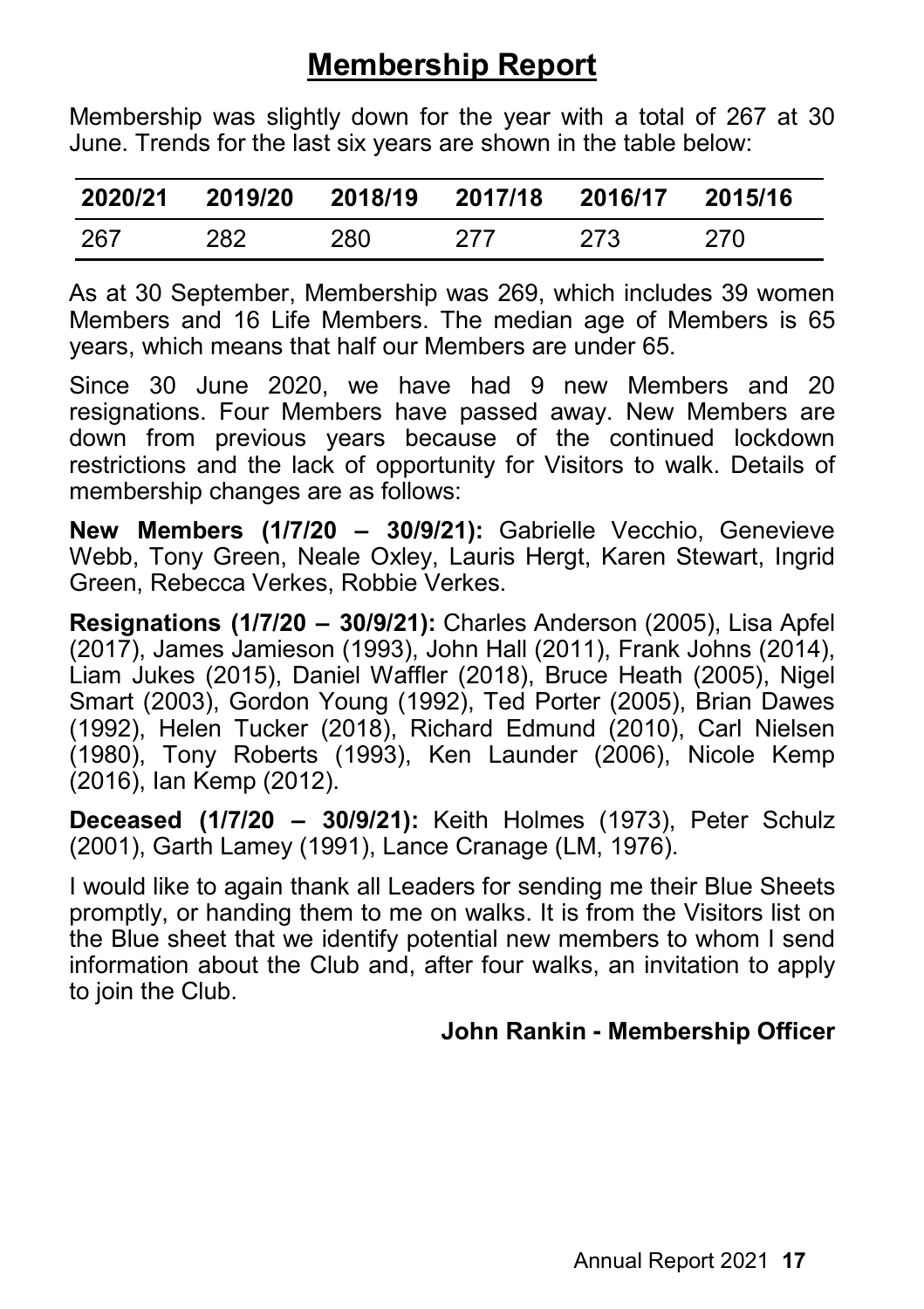## **Website Report**

The Club's website continues to attract interest from both Club members and non-members. Last year, on average each month about 65 different people viewed the website, with 75% of them being new visitors (i.e. ones who hadn't visited our website before). Each individual on average viewed about 3½ different pages per visit.

Eagle-eyed website visitors may have noticed that there is a new banner on the website's home page. Our thanks go to the new Marketing Subcommittee for the design.

The webmaster is currently scanning all old copies of *The Melbourne Walker*, the Club's annual magazine, which was published annually from 1929 to 1991. The editions scanned so far are available for viewing or download on the Club's website at:

**www.melbournewalkingclub.org/photo-gallery/the-melbourne-walker**

More editions will be added in due course.

The Walks Status page has a listing of all walks for the following few months, with contact details and the status of the walk:

**http://www.melbournewalkingclub.org/activities/walk-status**

This page will continue to be updated at regular intervals or whenever walks are cancelled or amended. Please refer to it during Covid lockdowns.

The monthly circulars and activities programs are available on the website as soon as they are published. Back issues are kept online for one year.

There are links to photos, videos etc. from the Clubs website at:

**http://www.melbournewalkingclub.org/photo-gallery/archives**

Thank you to all those members who sent photos and videos for me to add. Any more members with photos, videos or other items related to the Club or bushwalking in general (in digital format, e.g. JPG, MP3, DVD or MP4), who are willing to share them with other Club members, are urged to contact Charlie Freedman:

Phone **0415 558 249** or email: **webmaster@melbournewalkingclub.org**

### **Charlie Freedman - Webmaster**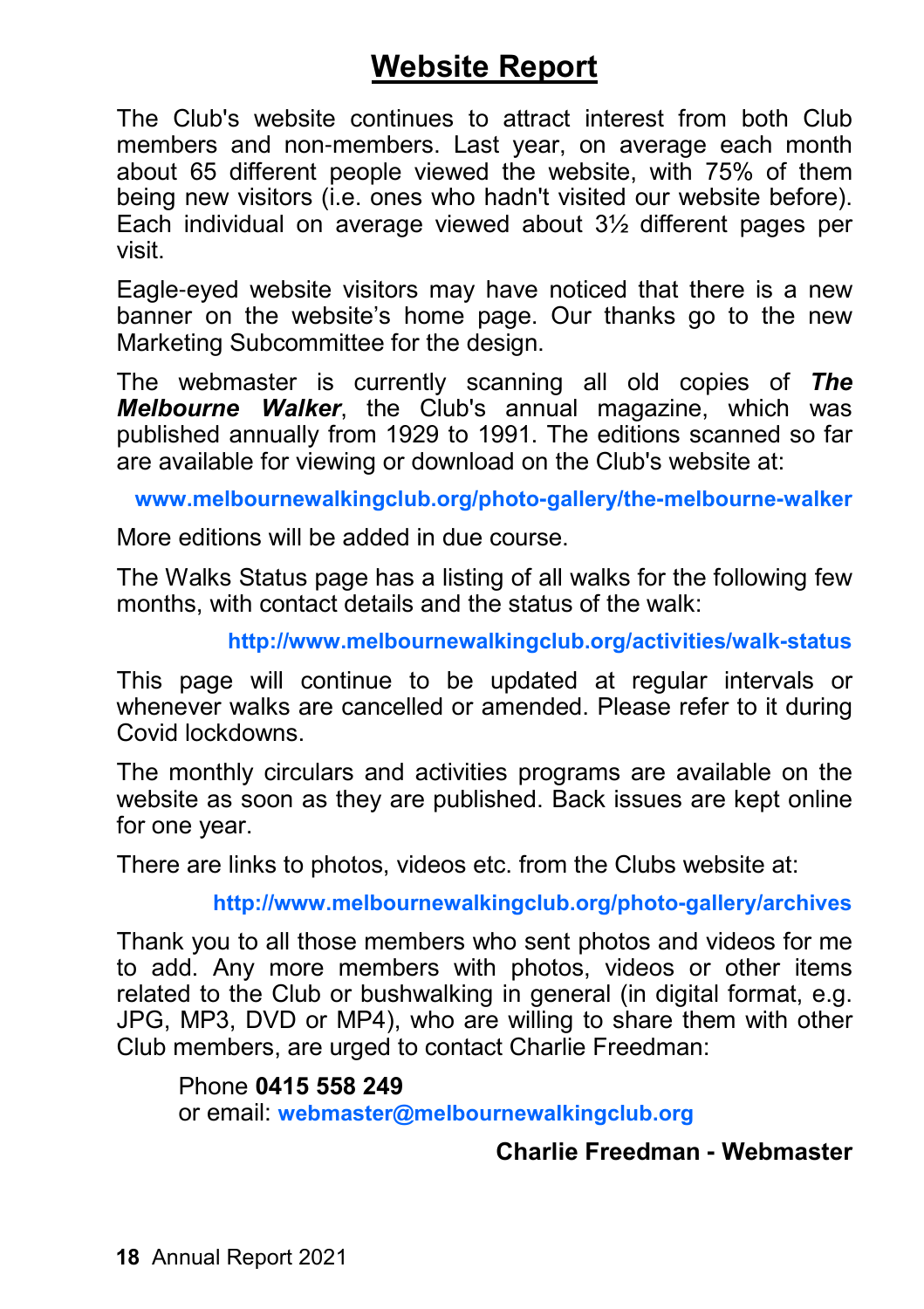## **MWC Marketing Sub Committee Report 2020/2021**

It is with pleasure that I prepare this report on behalf of the clubs new Marketing Sub-committee. The need to promote and market the club and its activities to both our members and to the wider community came out the strategic plan recommendations undertaken in 2019/2020 , and the survey of our members.

Early on the sub committee identified our objectives for the marketing team would be to add to our existing promotional materials without losing any of the current offerings. We also sought to modernise and tweak our publications, and to add some new social media opportunities to contact members , and for potential members to contact us.

So, we have created a fresh new banner head for all promotional materials, we have created a Facebook page where members can update photos of walks, promote future activities, and further publish matters of interest to members!

We have worked closely with our editor on some small changes to The Circular which give it a fresh look! We also intend to provide more stories for publication!

We have also cooperated closely with the Mt.Buller team to devise new ways for members and friends to stay at the lodge more along the lines of private accomodation to increase patronage and hence income (much needed due to the unforeseen Covid closures so heavily and unexpectedly impacting the bottom \$ line).

We intend in the coming year to look at further opportunities to promote the club to potential mid week and weekend walkers. Its been a good start - lets hope we can get back on the track soon and promote our upcoming activities..!

Richard Simpson

Marketing subcommittee convenor